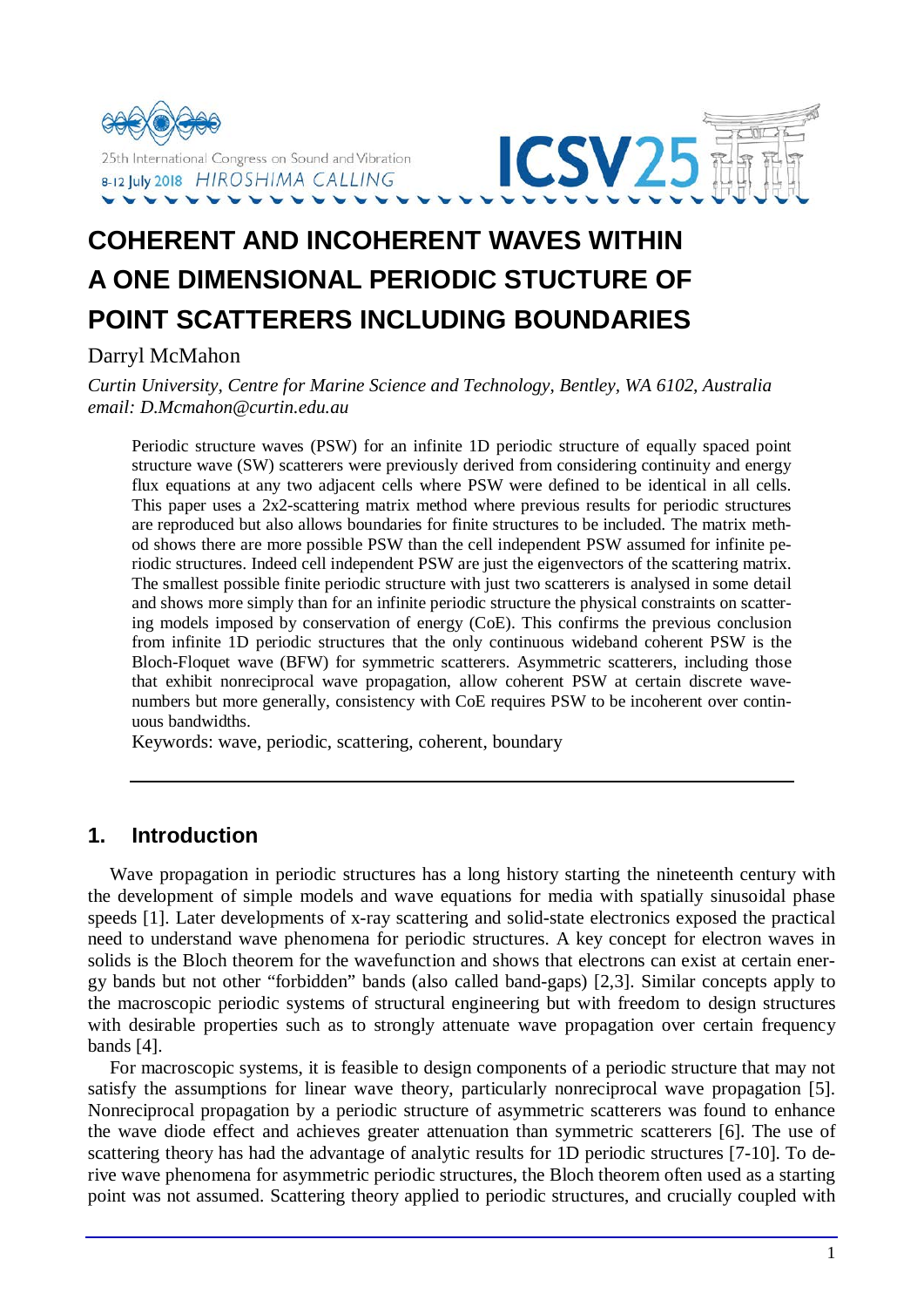the explicit constraint of CoE, recovers known coherent BFW for symmetric scatterers but also showed that coherent PSW over continuous bandwidths are inconsistent with asymmetric scatterers [7, 8, 10].

For clarity, this paper defines this distinction between coherent and incoherent wave effects. The coherence that BFW exhibit is the well-known wavenumber dependent passing bands and stopping bands of wavenumber widths proportional to 1/*d* where *d* is the spacing between scatterers. The absence of band structures proportional to 1/*d* is considered to be incoherence which in this paper are an infinite bandwidth (i.e. inversely proportional to the width of the point scatterers).

This paper extends previous work to better demonstrate the division between coherent and incoherent wave phenomena, and include finite periodic structures where boundaries are considered. Section 2 summarises the 2x2-matrix method for waves in a finite periodic structure. Section 3 considers reflection and transmission by a finite periodic structure, including an analysis in some detail of the smallest possible periodic structure of just two scatterers. This shows that whereas a single scatterer conforms to CoE, two such scatterers any distance *d* apart only conform to CoE for a coherent wave over continuous wave bands when scatterers are symmetric (i.e. same conditions as for BFW). Two scatterers reaffirm that energy propagation by asymmetric periodic structures over continuous bandwidths does not depend on the spacing *d*, effectively requiring incoherent wave propagation. Possible physical concepts for this incoherence are discussed. Section 4 summarises the 2x2-matrix method for energy propagation in finite 1D periodic structures, which applies equally to coherent and incoherent waves.

## **2. PSW in a finite asymmetric periodic structure**

An increasing cell index *n* is used to indicate cells at increasing position *x*. Superscripts  $(\pm)$  are used to distinguish the two possible directions of SW propagation incident onto and within a generally asymmetric finite periodic structure. Denote the amplitude of the  $+k_{\rm s}$  wavenumber SW in any  $n^{\text{th}}$  cell as  $A_n^{(+)}$  at the position  $x_{n-1}$  of the  $(n-1)^{\text{th}}$  scatterer. Then in the  $(n+1)^{\text{th}}$  cell the amplitude is  $A_{n+1}^{(+)}$  at the position  $x_n$  of the  $n^{\text{th}}$  scatterer. For the  $-k_s$  wavenumber SW the amplitudes are  $B_n^{(-)}$  and  $B_{n+1}^{(-)}$  in the *n*<sup>th</sup> and  $(n+1)$ <sup>th</sup> cells at scatterer positions position  $x_n$  and  $x_{n+1}$  respectively. An advantage of defining  $A_n^{(+)}$  and  $B_n^{(-)}$  at scatterers separated a spacing *d* apart is that phase factors  $e^{ik_x d}$  can be grouped with the forward transmission coefficients  $T^{(\pm)}$  and backward reflection coefficients  $R^{(\pm)}$  as in  $\hat{T}^{(\pm)} = e^{ik_x d} T^{(\pm)}$ ,  $\hat{R}^{(\pm)} = e^{ik_x d} R^{(\pm)}$ . This is valid even if there is only one scatterer where *d* is arbitrary and the phase factor cancels out of scattering results.

A single scatterer is defined by a 2x2 scattering matrix **M** that transitions a vector  $\begin{pmatrix} A_n^{(+)} & B_n^{(-)} \end{pmatrix}^T$  by

$$
\begin{pmatrix} A_{n+1}^{(+)} \\ B_{n+1}^{(-)} \end{pmatrix} = \mathbf{M} \begin{pmatrix} A_n^{(+)} \\ B_n^{(-)} \end{pmatrix}
$$
\n(1)

The elements of **M** are denoted  $M_{AA}$ ,  $M_{AB}$ ,  $M_{BA}$ ,  $M_{BB}$ . Previous papers for infinite periodic structures make the simplifying assumption that these vectors are cell independent as defined by

$$
\begin{pmatrix} A_{n+1}^{(+)} \\ B_{n+1}^{(-)} \end{pmatrix} = \begin{pmatrix} \gamma A_n^{(+)} \\ \gamma B_n^{(-)} \end{pmatrix}
$$
 (2)

Combining Eqs.(1) and (2) gives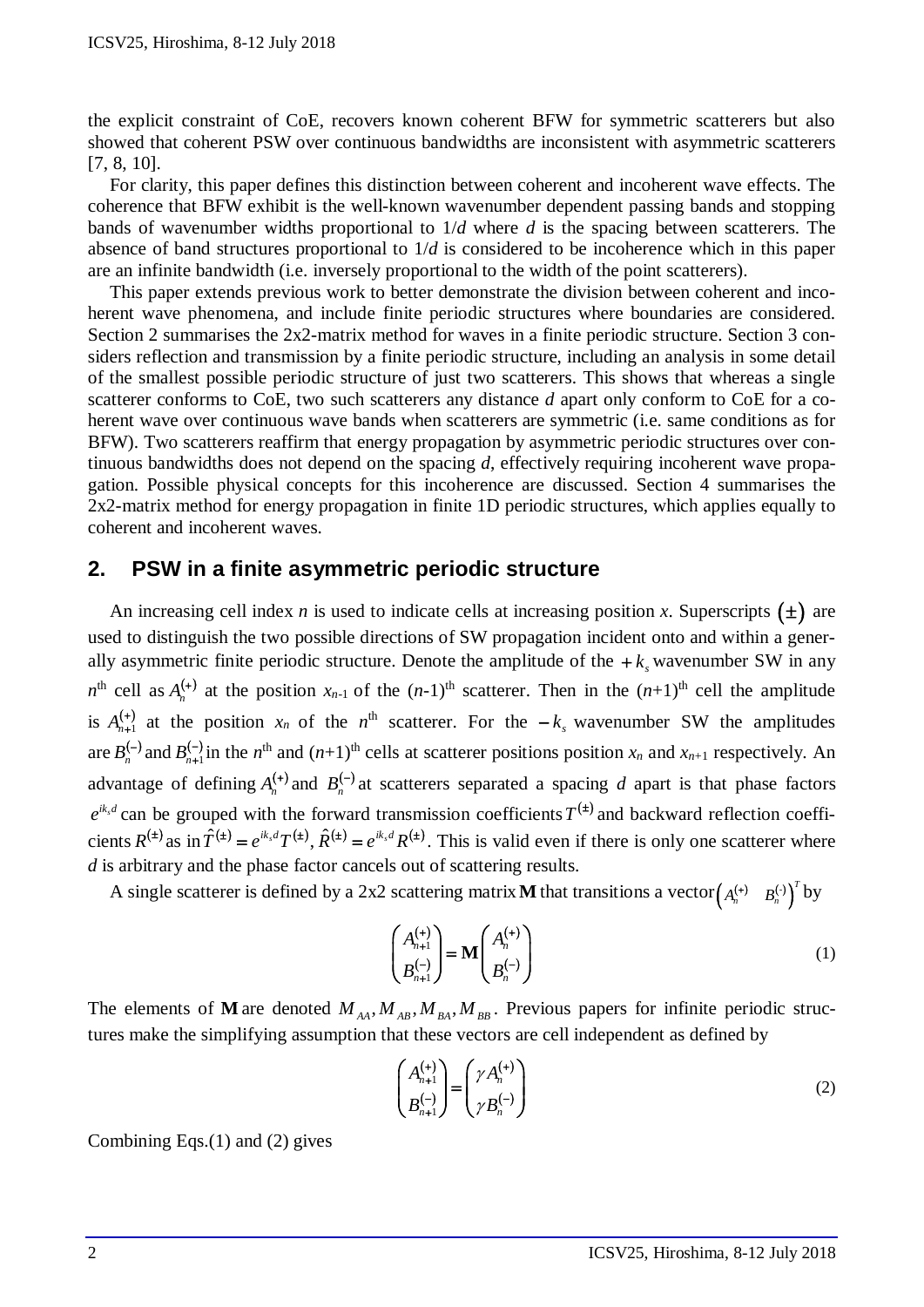$$
\begin{pmatrix}\n\gamma - M_{AA} & -M_{AB} \\
-M_{BA} & \gamma - M_{BB}\n\end{pmatrix}\n\begin{pmatrix}\nA_n^{(+)} \\
B_n^{(-)}\n\end{pmatrix} =\n\begin{pmatrix}\n0 \\
0\n\end{pmatrix}
$$
\n(3a)

$$
\det \begin{pmatrix} \gamma - M_{AA} & -M_{AB} \\ -M_{BA} & \gamma - M_{BB} \end{pmatrix} = 0
$$
 (3b)

Equation (3b) is the characteristic equation (CE) for**M**

$$
\gamma^2 - 2\Gamma \gamma + \det(\mathbf{M}) = 0
$$
  

$$
\Gamma = \frac{1}{2} (M_{AA} + M_{BB})
$$
 (4a)

$$
\gamma^{(\pm)} = \frac{1}{2} \left( M_{AA} + M_{BB} \right) - (\pm) \sqrt{\frac{1}{4} \left( M_{AA} + M_{BB} \right)^2 - \det(\mathbf{M})}, \quad \det(\mathbf{M}) = \gamma^{(\pm)} \gamma^{(-)} \tag{4b}
$$

$$
\mathbf{U}^{(\pm)} = \begin{pmatrix} U_A^{(\pm)} \\ U_B^{(\pm)} \end{pmatrix} = U_A^{(\pm)} \begin{pmatrix} 1 \\ \gamma^{(\pm)} - M_{AA} \\ M_{AB} \end{pmatrix}
$$
(4c)

where the two solutions to Eq. (4a) for  $\gamma$  are the eigenvalues  $\gamma^{(t)}$  of **M**, corresponding to eigenvectors  $U^{(\pm)}$  where  $U_A^{(\pm)}$  are determined by the sources but otherwise are arbitrary. The signs in Eq. (4b) give  $\gamma^{(+)} < \gamma^{(-)}$  so that for a single source at  $x \to -\infty$  the backward SW components  $B_n^{(-)}$ decrease with increasing *n* whereas for a single source at  $x \rightarrow \infty$  the forward SW components  $A_n^{(+)}$ increase with increasing *n*.

Scatterer asymmetry is embodied by  $det(M) \neq 1$  for which the two directions are not equivalent. Equations (4a, b, c) are symmetrized by defining

$$
\tilde{\gamma} = \frac{1}{\sqrt{\det(\mathbf{M})}} \gamma, \quad \tilde{\gamma}^{(\pm)} = \frac{1}{\sqrt{\det(\mathbf{M})}} \gamma^{(\pm)}, \quad \tilde{\Gamma} = \frac{1}{\sqrt{\det(\mathbf{M})}} \Gamma
$$
\n(5)

Since the output vector  $\begin{pmatrix} A_{n+1}^{(+)} & B_{n+1}^{(-)} \end{pmatrix}^T$  of the *n*<sup>th</sup> scatterer is the input vector for the *n*+1<sup>th</sup> scatterer, Eq. (1) is generalised to *m* equally spaced and identical scatterers by

$$
\begin{pmatrix} A_{n+m}^{(+)} \\ B_{n+m}^{(-)} \end{pmatrix} = \mathbf{M}^m \begin{pmatrix} A_n^{(+)} \\ B_n^{(-)} \end{pmatrix}
$$
\n(6)

When *m* is large, rather than multiply *m* times the elements of **M**, it is more efficient to derive **M**<sup>*m*</sup> from the two eigenvalues  $\gamma^{(t)}$  noting the eigenvectors **U**<sup>(t)</sup> of **M** are also eigenvectors of **M***<sup>m</sup>* . This leads to

$$
\mathbf{M}^{m} = \frac{(\gamma^{(-)m} - \gamma^{(+)m})}{(\gamma^{(-)} - \gamma^{(+)})} \mathbf{M} - \gamma^{(-)}\gamma^{(+)} \frac{(\gamma^{(-)m-1} - \gamma^{(+)m-1})}{(\gamma^{(-)} - \gamma^{(+)})} \mathbf{I}
$$
(7)

where **I** is the unit matrix. The determinant of the product of two matrices is the product of their determinants so det  $(M^m)$  = det  $(M)^m$  which is satisfied by Eq. (7).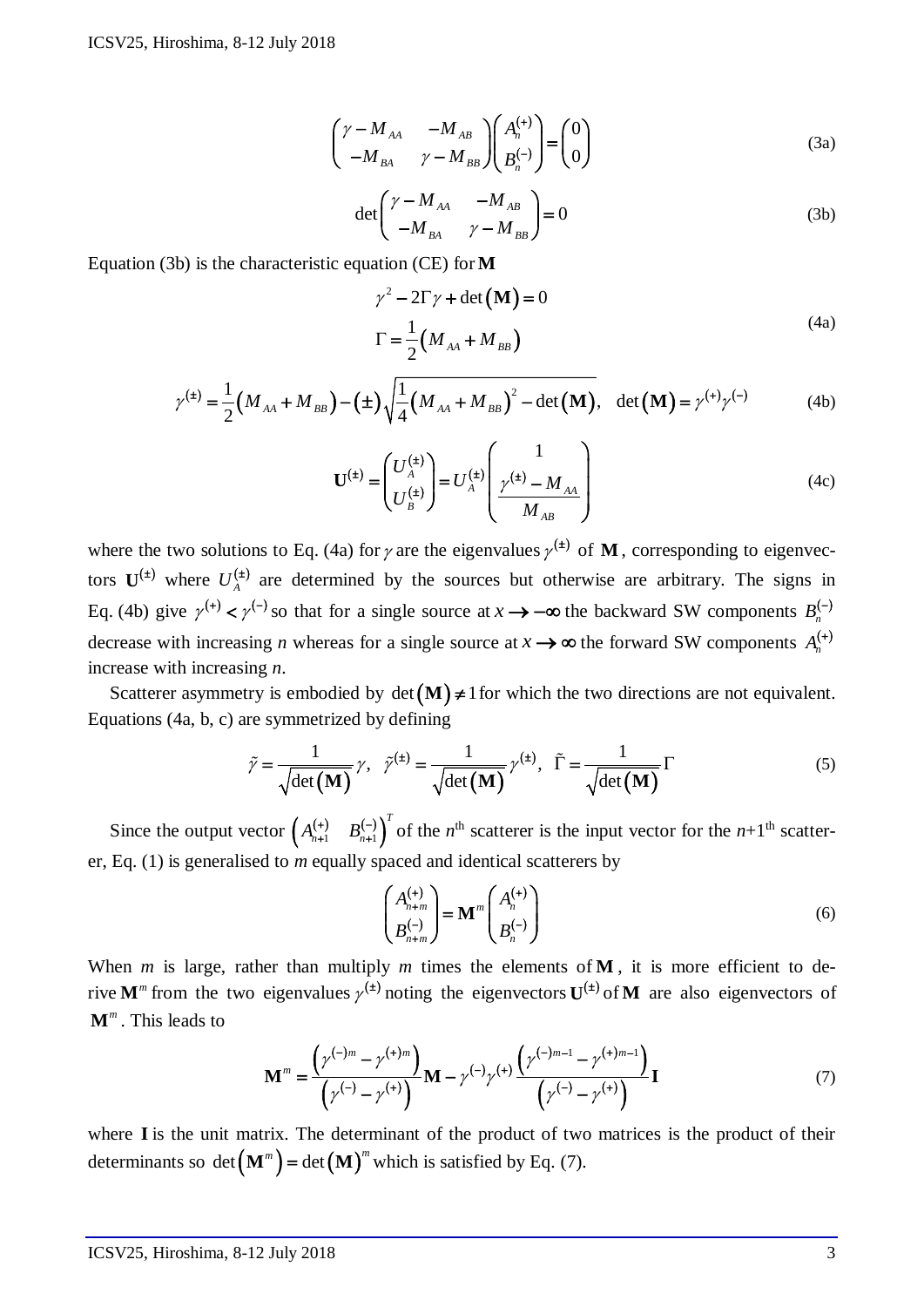It is possible for the vectors  $(A_n^{(+)} \quad B_n^{(-)} )^T$ ,  $n = 1,..m$  are eigenvectors for a finite periodic structure of *m* scatterers but because Eq. (4c) shows both  $A_n^{(+)}$  and  $B_n^{(-)}$ ,  $n=1, m$  are nonzero either an energy source is needed at both ends or a reflector at one end in the case of one source. A single source can produce cell independent eigenvector solutions for an infinite or semi-infinite periodic structure. More generally a single SW source creates the initial vector  $(A_i^{(+)} \t B_i^{(-)})^T$  that is a superposition of the eigenvectors but the relative coefficients of the superposition varies with *n* i.e. such vectors are not cell independent.

## **3. CoE constraints on multiple asymmetric scatterers**

Suppose  $n=1$  is the first scatterer of a finite periodic structure of *m* scatterers, and  $A_1^{(+)}$  is the SW amplitude from a source at  $x < x_1$  but there is no source at  $x > x_m$  (i.e.  $B_{1+m}^{(-)} = 0$ ). Then the forward transmitted  $A_{1+m}^{(+)}$  and backward reflected  $B_1^{(-)}$  are uniquely determined by  $A_1^{(+)}$ . From Eq. (6)

$$
A_{m+1}^{(+)} = M_{AA}^{(m)} A_1^{(+)} + M_{AB}^{(m)} B_1^{(-)}
$$
\n
$$
B_{m+1}^{(-)} = M_{BA}^{(m)} A_1^{(+)} + M_{BB}^{(m)} B_1^{(-)} = 0
$$
\n
$$
A_{m+1}^{(+)} = \frac{\det(\mathbf{M}^{(m)})}{M_{BB}^{(m)}} A_1^{(+)}
$$
\n
$$
B_1^{(-)} = -\frac{M_{BA}^{(m)}}{M_{BB}^{(m)}} A_1^{(+)}
$$
\n(8b)

The superscript for  $M^{(m)} \equiv M^m$  is used to indicate that its elements are not the  $m^{\text{th}}$  powers of  $M_{AA}$ ,  $M_{AB}$ ,  $M_{BA}$  &  $M_{BB}$ .

Consider elastic scattering for which CoE is easiest tested. CoE is then  $A_{m+1}^{(+)} \big|^{2} + |B_{1}^{(-)}|^{2} = |A_{1}^{(+)}|^{2}$  which is satisfied if the elements of  $\mathbf{M}^{(m)}$  have the property

$$
\left| M_{_{BB}}^{(m)} \right|^2 = \left| \det \left( M^{(m)} \right) \right|^2 + \left| M_{_{BA}}^{(m)} \right|^2 \tag{9}
$$

#### **3.1 Elastic scattering by two identical asymmetric scatterers**

For two identical scatterers

$$
\mathbf{M}^{(2)} = \mathbf{M}^2 = \begin{pmatrix} M_{AA}^2 + M_{AB} M_{BA} & M_{AB} (M_{AA} + M_{BB}) \\ M_{BA} (M_{AA} + M_{BB}) & M_{BB}^2 + M_{AB} M_{BA} \end{pmatrix}
$$
(10)

CoE for elastic scattering from Eq. (9) for *m*=2 is

$$
\left| M_{_{BB}}^{2} + M_{_{AB}} M_{_{BA}} \right|^{2} = \left| \det \left( \mathbf{M} \right) \right|^{4} + \left| M_{_{BA}} \left( M_{_{AA}} + M_{_{BB}} \right) \right|^{2} \tag{11}
$$

The elements of **M** for a single scatterer have the general asymmetric form [10]

$$
M_{AA} = \frac{1}{\hat{T}^{(-)}} \Big( \hat{T}^{(+)} \hat{T}^{(-)} - \hat{R}^{(+)} \hat{R}^{(-)} \Big), \quad M_{AB} = \frac{\hat{R}^{(-)}}{\hat{T}^{(-)}}, \quad M_{BA} = -\frac{\hat{R}^{(+)}}{\hat{T}^{(-)}}, \quad M_{BB} = \frac{1}{\hat{T}^{(-)}}
$$
(12)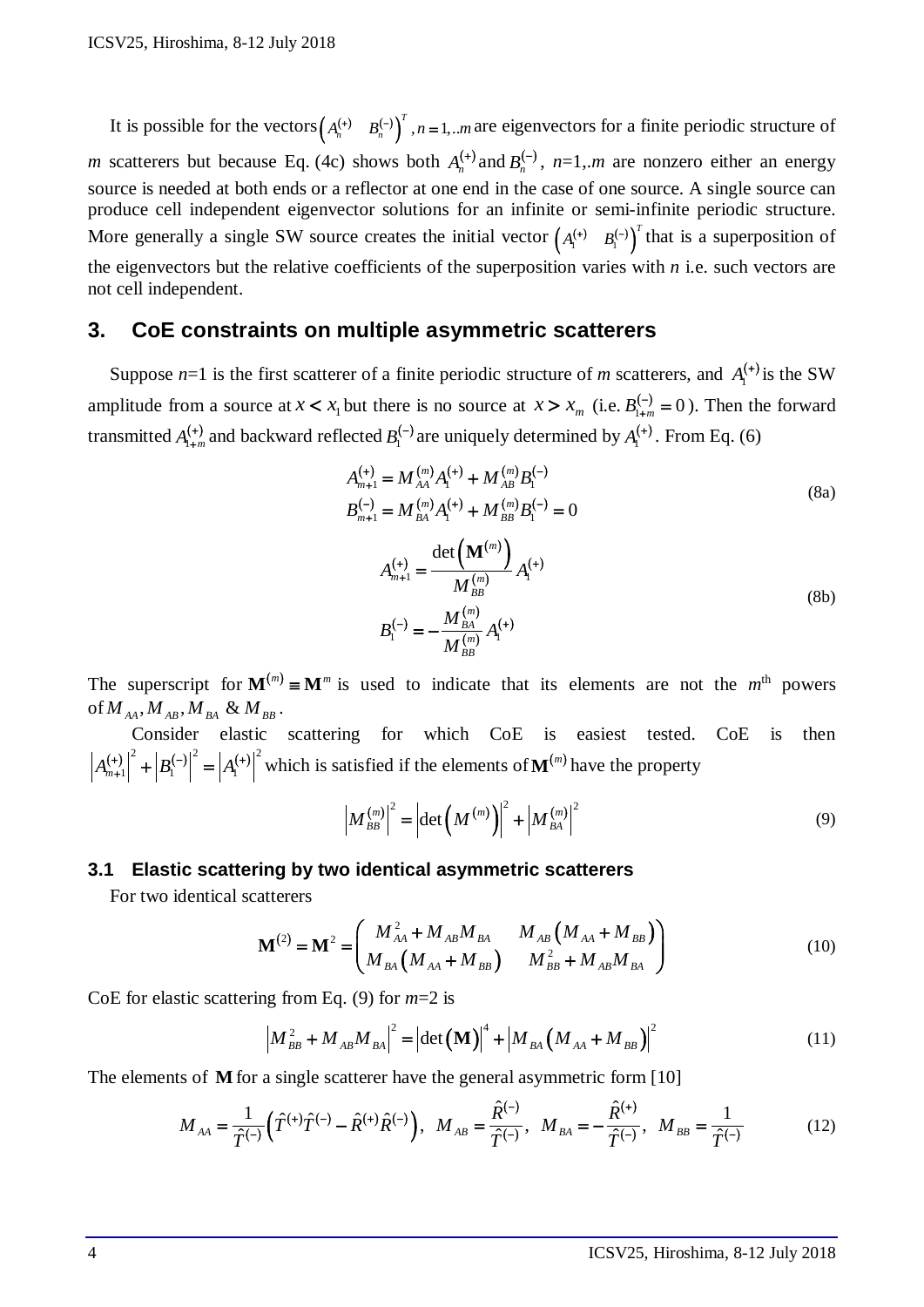Consider elastic scattering where the transmission and reflection coefficient magnitudes are symmetric i.e.  $|T^{(+)}| = |T^{(-)}| = |T_0|$ ,  $|R^{(+)}| = |R^{(-)}| = |R_0|$ ,  $|T_0|^2 + |R_0|^2 = 1$  but the forward and backward scattering phase shifts  $\phi^{(\pm)}$  and  $\chi^{(\pm)}$  respectively are asymmetric. **M** is then given by

$$
\mathbf{M} = e^{i(\phi^{(+)}-\phi^{(-)})/2} \begin{bmatrix} e^{i\zeta} \frac{1}{|T_0|} (|T_0|^2 - e^{2i\delta} |R_0|^2) & e^{-i(z^{(+)}-z^{(-)})/2} e^{i\delta} \frac{|R_0|}{|T_0|} \\ -e^{i(z^{(+)}-z^{(-)})/2} e^{i\delta} \frac{|R_0|}{|T_0|} & e^{-i\zeta} \frac{1}{|T_0|} \end{bmatrix}, \quad \det(\mathbf{M}) = e^{i(\phi^{(+)}-\phi^{(-)})} \tag{13}
$$
\n
$$
\zeta = k_s d + (\phi^{(+)} + \phi^{(-)})/2, \quad \delta = (\chi^{(+)} + \chi^{(-)})/2 - (\phi^{(+)} + \phi^{(-)})/2
$$

Equation (13) satisfies Eq. (9) for *m*=1 so a single isolated asymmetric scatterer is consistent with CoE. Evaluating the LHS and RHS of Eq. (11) using Eq. (13) gives

$$
\left| M_{_{BB}}^2 + M_{_{AB}} M_{_{BA}} \right|^2 = 1 + 4 \frac{\left| R_0 \right|^2}{\left| T_0 \right|^4} \sin^2 \left( \zeta + \delta \right)
$$
 (14a)

$$
\left|\det\left(\mathbf{M}\right)\right|^4 + \left|M_{BA}\left(M_{AA} + M_{BB}\right)\right|^2 = 1 + 4\frac{\left|R_0\right|^2}{\left|T_0\right|^4} \sin^2\left(\zeta + \delta\right) + 4\frac{\left|R_0\right|^2}{\left|T_0\right|^2} D \tag{14b}
$$

$$
D = \cos(\delta) \Big( \cos(2\zeta + \delta) - |R_0|^2 \cos(\delta) \Big)
$$
 (14c)

CoE requires  $D = 0$ . The solution  $\cos(\delta) = 0$ ,  $\delta = \pm \pi/2$  independent of wavenumber corresponds to symmetric scattering and coincides with the condition for BFW in an infinite periodic structure. The other solution  $D = 0$ ,  $\cos(\delta) \neq 0$  can hold for certain discrete wavenumbers since  $\zeta$  depends on spacing *d* independent of asymmetric phase shift parameter  $\delta$ . More generally, at any other wavenumber, two asymmetric scatterers, even if they satisfy CoE when isolated, do not satisfy CoE as a pair of interacting scatterers. A potential solution to this problem introduced in previous papers for infinite asymmetric periodic structures [8, 10] is applied and discussed further in Section 3.2.

#### **3.2 Incoherent waves between two asymmetric scatterers**

Previous work showed that asymmetric scatterers in an infinite periodic structure satisfy CoE if the backward wave is not only a result of scattering but introduces and additional phase shift  $\psi$ where Eq. (2) is modified to  $B_{n+1}^{(-)} = e^{-i\psi} \gamma B_n^{(-)}$ . This is equivalent to transforming Eqs. (13) and (14a, b, c) by  $\zeta \rightarrow \zeta - \psi / 2 = \theta / 2$  where  $\psi / 2$  cancels the *k<sub>s</sub>d* term in phase  $\zeta$  and makes the phase difference  $\theta$  independent of the spacing  $d$  between scatterers. One possibility is the offset of  $\delta$  from  $\pm \pi/2$  causes phase randomisation from multiple reflections between scatterers. In any case  $\psi$  dependence on *d* cannot be a property of individual scatterers but must be a wave decorrelation phenomenon for pairs of scatterers. Then energy transfer between a pair of asymmetric scatterers does not exhibit the wavenumber dependent maxima and minima of symmetric scatterers ( $\delta = \pm \pi / 2$ ), and by the definition in Section 1 is incoherent.

The additional phase shift  $\psi$  is equivalent to modifying **M** to  $\overline{M}$  where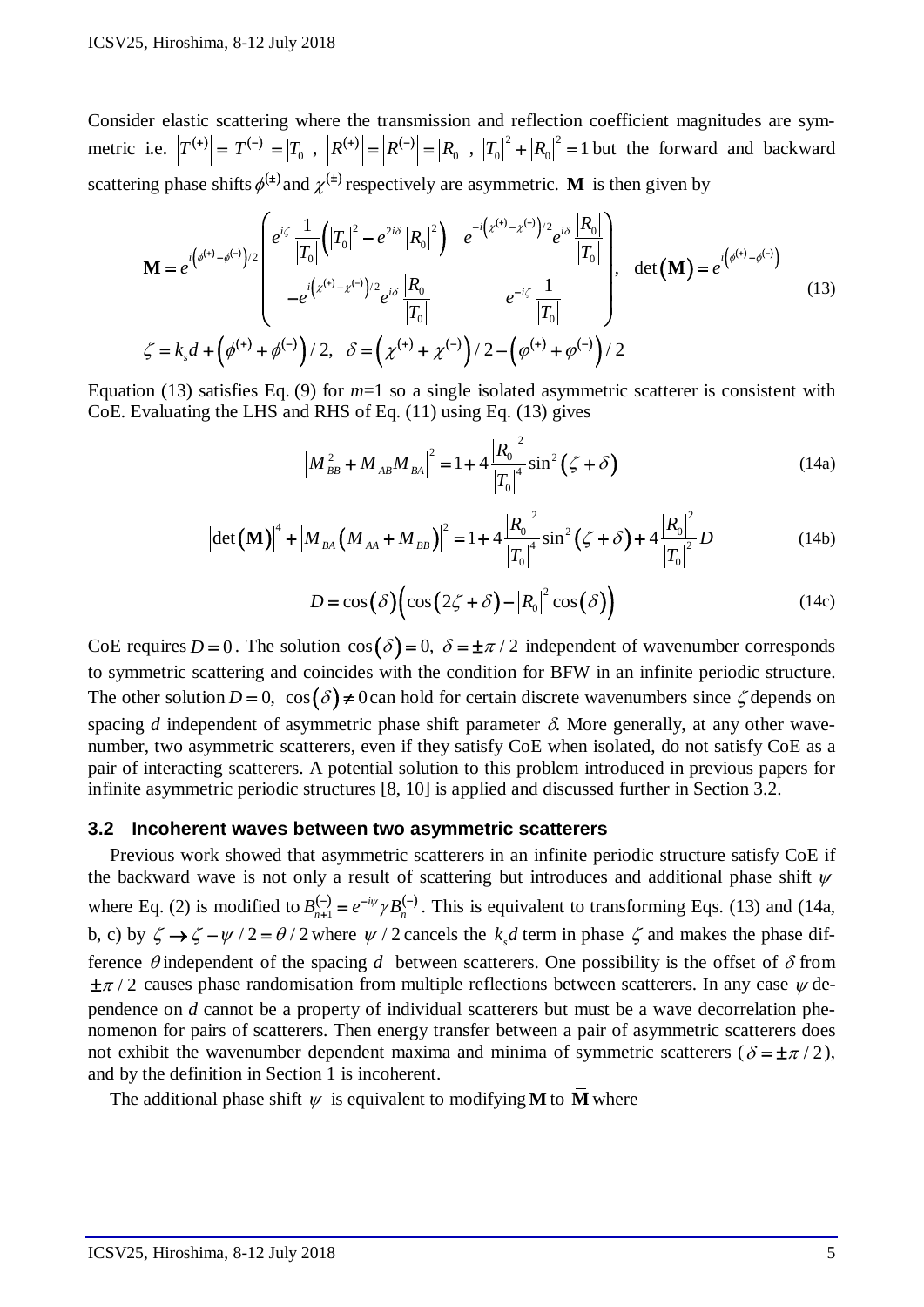$$
\overline{\mathbf{M}} = \begin{pmatrix} e^{-i\psi/2} M_{AA} & M_{AB} \\ M_{BA} & e^{i\psi/2} M_{BB} \end{pmatrix}
$$
\n
$$
\det(\overline{\mathbf{M}}) = \det(\mathbf{M}) = e^{i(\phi^{(+)}-\phi^{(-)})}
$$
\n(15a)

leading to the CE for **M**

$$
\overline{\gamma}^2 - 2\overline{\Gamma}\overline{\gamma} + \det(\overline{\mathbf{M}}) = 0
$$
  
\n
$$
\overline{\gamma} = e^{-i\psi/2}\gamma
$$
  
\n
$$
\overline{\Gamma} = \frac{1}{2} \Big( e^{-i\psi/2} M_{AA} + e^{i\psi/2} M_{BB} \Big)
$$
\n(15b)

Essentially the same transformation has been applied to infinite asymmetric periodic structures [10].

The CoE requirement  $D = 0$ ,  $\cos(\delta) \neq 0$  of Eq. (14c) becomes

$$
\cos(\theta + \delta) = |R_0|^2 \cos(\delta)
$$
 (16a)

with two solutions

$$
\cos(\theta_{\pm}) = |R_0|^2 \cos^2(\delta) + (\pm) \sin(\delta) \sqrt{1 - |R_0|^4 \cos^2(\delta)}
$$
  
\n
$$
\sin(\theta_{\pm}) = -|R_0|^2 \sin(\delta) \cos(\delta) + (\pm) \cos(\delta) \sqrt{1 - |R_0|^4 \cos^2(\delta)}
$$
\n(16b)

The ratio of forward transmitted and incident fluxes has two possible values

$$
\frac{\left|A_3^{(+)}\right|^2}{\left|A_1^{(+)}\right|^2} = \frac{1}{1 + 4\frac{\left|R_0\right|^2}{\left|T_0\right|^4} \sin^2\left(\frac{\theta_{\pm}}{2} + \delta\right)}
$$
(17a)

$$
\frac{\left|A_{3}^{(+)}\right|^{2}}{\left|A_{1}^{(+)}\right|^{2}} = \frac{1}{1 + 2\frac{\left|R_{0}\right|^{2}}{\left|T_{0}\right|^{4}} \left(1 - \left|R_{0}\right|^{2} \cos^{2}(\delta) + (\pm)\sin(\delta)\sqrt{1 - \left|R_{0}\right|^{4} \cos^{2}(\delta)}\right)}
$$
(17b)

For  $\lim_{\delta} \frac{\partial}{\partial t} \to \frac{\pm \pi}{2}$  these two solutions for asymmetric incoherent scattering match the maxima and minima for coherent symmetric scattering with  $\delta = \pm \pi/2$  but have infinite bandwidths and do not oscillate with wavenumber. The same effect is found for the two non-BFW solutions of an asymmetric infinite periodic structure and BFW for a symmetric structure [6]. Unsolved is a more detailed theory for asymmetric scattering that can give a physical origin for cancelling phase  $\psi$  and answer what asymmetric scatterer properties determine which of the two solutions apply. Interestingly for  $d \rightarrow 0$  coherent scattering itself becomes incoherent and using the property  $\phi^{(+)} + \phi^{(-)} = 0$  of refractive media [6] coincides with the incoherent solution with the smallest forward scattering. Note that for asymmetric magnitudes of the scattering coefficients  $|T^{(+)}| \neq |T^{(-)}|$  and  $|R^{(+)}| \neq |R^{(-)}|$  the PSW is found to be uniquely the incoherent energy wave (IEW) model [10].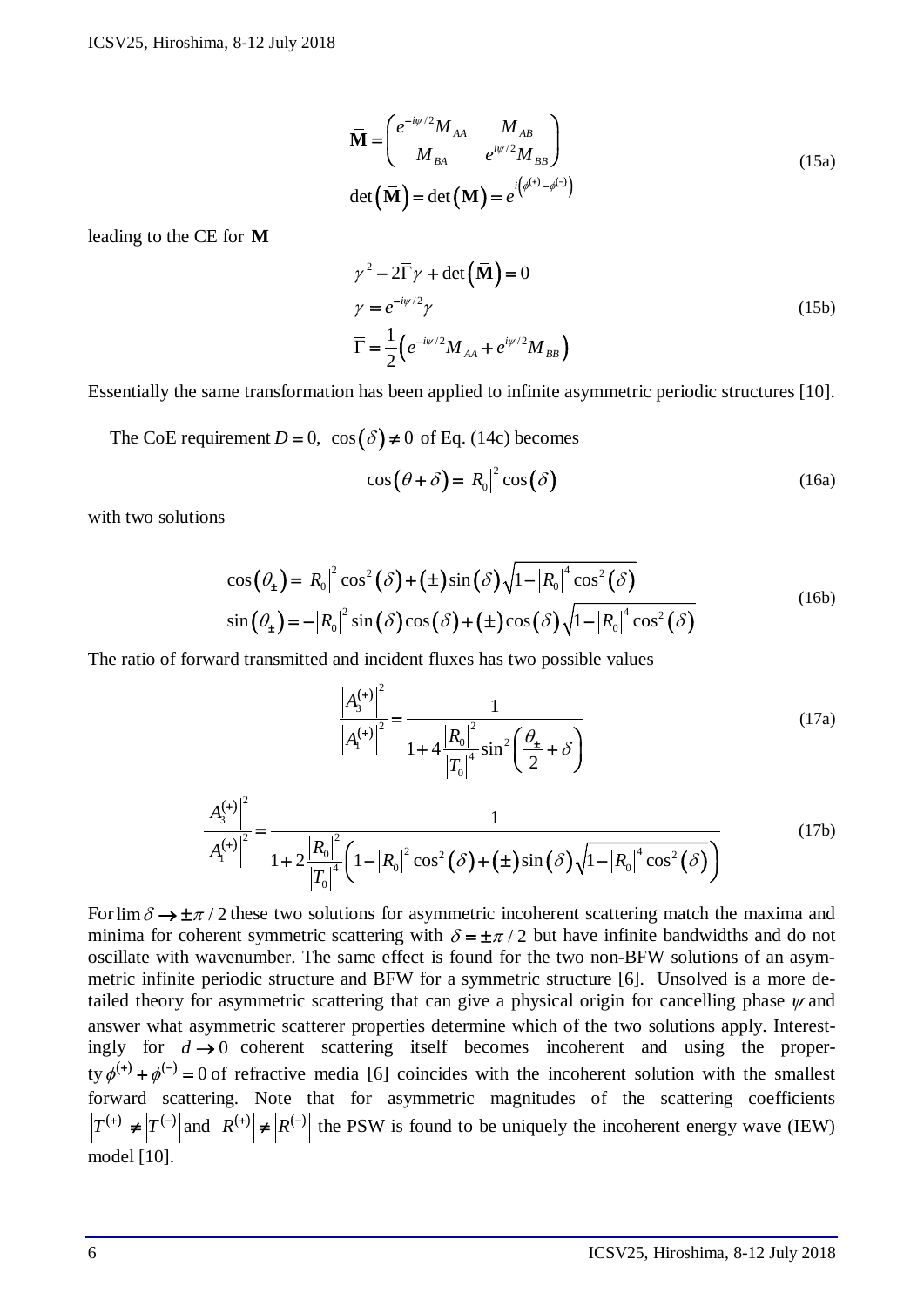## **4. Energy propagation in a finite 1D periodic structure**

Denote the +*x* direction energy flux<sup>[1](#page-7-0)</sup> in the *n*<sup>th</sup> cell for the SW as  $|A_n^{(+)}|^2$  and the reverse flux as  $B_n^{(-)}$ . These fluxes transition at scatterers according to a 2x2 asymmetric scattering matrix **E** and hence can be applied to a finite periodic structure. Since energy fluxes are incoherent, CoE satisfied for a single scatterer (symmetric or asymmetric) guarantees that CoE is also satisfied for any *m* scatterers. The elements of **E** are interrelated by CoE similar to Eq. (9).

Two functions  $\Delta$  and  $\Omega$  arise in the CE for the eigenvalues  $\xi$  (energy flux persistence) for **E** and  $\mu$  ( energy flux reflectivity) for a matrix **Z** that is derived from **E** using a relationship between  $\xi$  and  $\mu$  from CoE [6, 10]. From the matrix **E** the CE for  $\xi$  is

$$
\det\begin{pmatrix} \xi - E_{AA} & -E_{AB} \\ -E_{BA} & \xi - E_{BB} \end{pmatrix} = 0
$$
\n
$$
\xi^2 - 2\Delta\xi + \det\left(\mathbf{E}\right) = 0
$$
\n
$$
\Delta = \frac{1}{2} \left( E_{AA} + E_{BB} \right) \tag{18}
$$

The CE for  $\xi$  can be transformed to this CE for  $\mu$ 

$$
\det\begin{pmatrix}\n\mu + \frac{E_{AA}}{E_{AB}} & -\frac{1}{E_{AB}} \\
\frac{1}{E_{AB}} \det(\mathbf{E}) & \mu - \frac{E_{BB}}{E_{AB}}\n\end{pmatrix} = 0
$$
\n
$$
\mu^2 - 2\Phi\mu + \det(\mathbf{Z}) = 0
$$
\n
$$
\det(\mathbf{Z}) = -\frac{E_{BA}}{E_{AB}}
$$
\n
$$
\Phi = \frac{1}{2} \left( \frac{E_{BB}}{E_{AB}} - \frac{E_{AA}}{E_{AB}} \right)
$$
\n(19)

The elements of **E** and **Z** depend on the energy scattering model. For instance the IEW model for generally asymmetric and inelastic scattering gives [10]

$$
E_{AA} = \left( \left| T^{(+)} \right|^2 \left| T^{(-)} \right|^2 - \left| R^{(+)} \right|^2 \left| R^{(-)} \right|^2 \right) / \left| T^{(-)} \right|^2, \quad E_{AB} = \left| R^{(-)} \right|^2 / \left| T^{(-)} \right|^2
$$
  
\n
$$
E_{BA} = - \left| R^{(+)} \right|^2 / \left| T^{(-)} \right|^2, \quad E_{BB} = 1 / \left| T^{(-)} \right|^2, \quad \det(\mathbf{E}) = \left| T^{(+)} \right|^2 / \left| T^{(-)} \right|^2
$$
\n(20)

For asymmetric scatterers,  $det(\mathbf{E}) \neq 1$  and  $det(\mathbf{Z}) \neq 1$ . Equations (18) and (19) are symmetrized by the transformations

$$
\tilde{\xi} = \frac{1}{\sqrt{\det(\mathbf{E})}} \xi, \quad \tilde{\Delta} = \frac{1}{\sqrt{\det(\mathbf{E})}} \Delta
$$
\n(21a)

$$
\tilde{\mu} = \frac{1}{\sqrt{\det(\mathbf{Z})}} \mu, \quad \tilde{\Phi} = \frac{1}{\sqrt{\det(\mathbf{Z})}} \Phi \tag{21b}
$$

 $\overline{a}$ 

<sup>&</sup>lt;sup>1</sup> The SW phase speed in the definition of flux cancels out of the resultant equations and so is omitted.